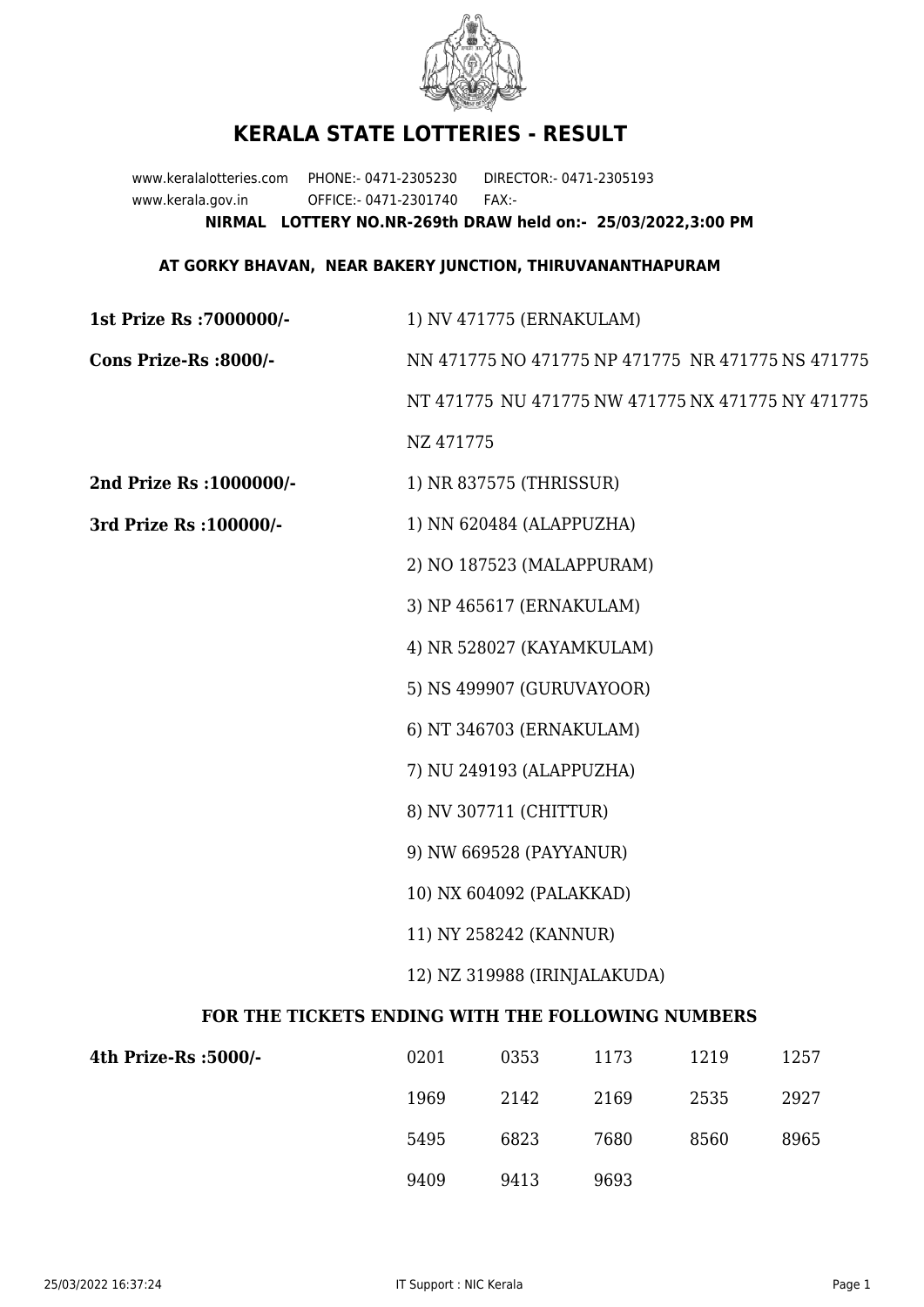| 5th Prize-Rs : 1000/- | 0166 | 0418 | 0450 | 0696 | 1130 |
|-----------------------|------|------|------|------|------|
|                       | 1441 | 1484 | 1689 | 2074 | 2130 |
|                       | 2364 | 2591 | 3016 | 3311 | 3714 |
|                       | 4015 | 4173 | 4383 | 4497 | 4821 |
|                       | 5337 | 5370 | 5550 | 5762 | 6161 |
|                       | 6542 | 6872 | 7414 | 7594 | 8256 |
|                       | 8575 | 9129 | 9250 | 9453 | 9644 |
|                       | 9954 |      |      |      |      |
| 6th Prize-Rs :500/-   | 0200 | 0298 | 0374 | 0695 | 0697 |
|                       | 0930 | 1143 | 1169 | 1354 | 1444 |
|                       | 1491 | 1517 | 1543 | 1550 | 1734 |
|                       | 1900 | 2021 | 2025 | 2030 | 2196 |
|                       | 2372 | 2407 | 2523 | 2540 | 2647 |
|                       | 2660 | 2728 | 2890 | 2899 | 2964 |
|                       | 2981 | 3554 | 3633 | 3775 | 3907 |
|                       | 3947 | 4168 | 4297 | 4418 | 4437 |
|                       | 4505 | 4555 | 4556 | 4793 | 4957 |
|                       | 5089 | 5138 | 5189 | 5560 | 5561 |
|                       | 5589 | 5810 | 5888 | 5923 | 6164 |
|                       | 6196 | 7033 | 7263 | 7291 | 7726 |
|                       | 7730 | 7989 | 8013 | 8090 | 8113 |
|                       | 8327 | 8353 | 8372 | 8419 | 8623 |
|                       | 8818 | 8897 | 8908 | 8925 | 9059 |
|                       | 9310 | 9466 | 9689 | 9843 |      |
| 7th Prize-Rs : 100/-  | 0039 | 0145 | 0176 | 0233 | 0339 |
|                       | 0400 | 0872 | 0993 | 0994 | 1016 |
|                       | 1097 | 1111 | 1148 | 1309 | 1416 |
|                       | 1476 | 1494 | 1554 | 1784 | 1799 |
|                       | 1841 | 1847 | 1869 | 1902 | 1919 |